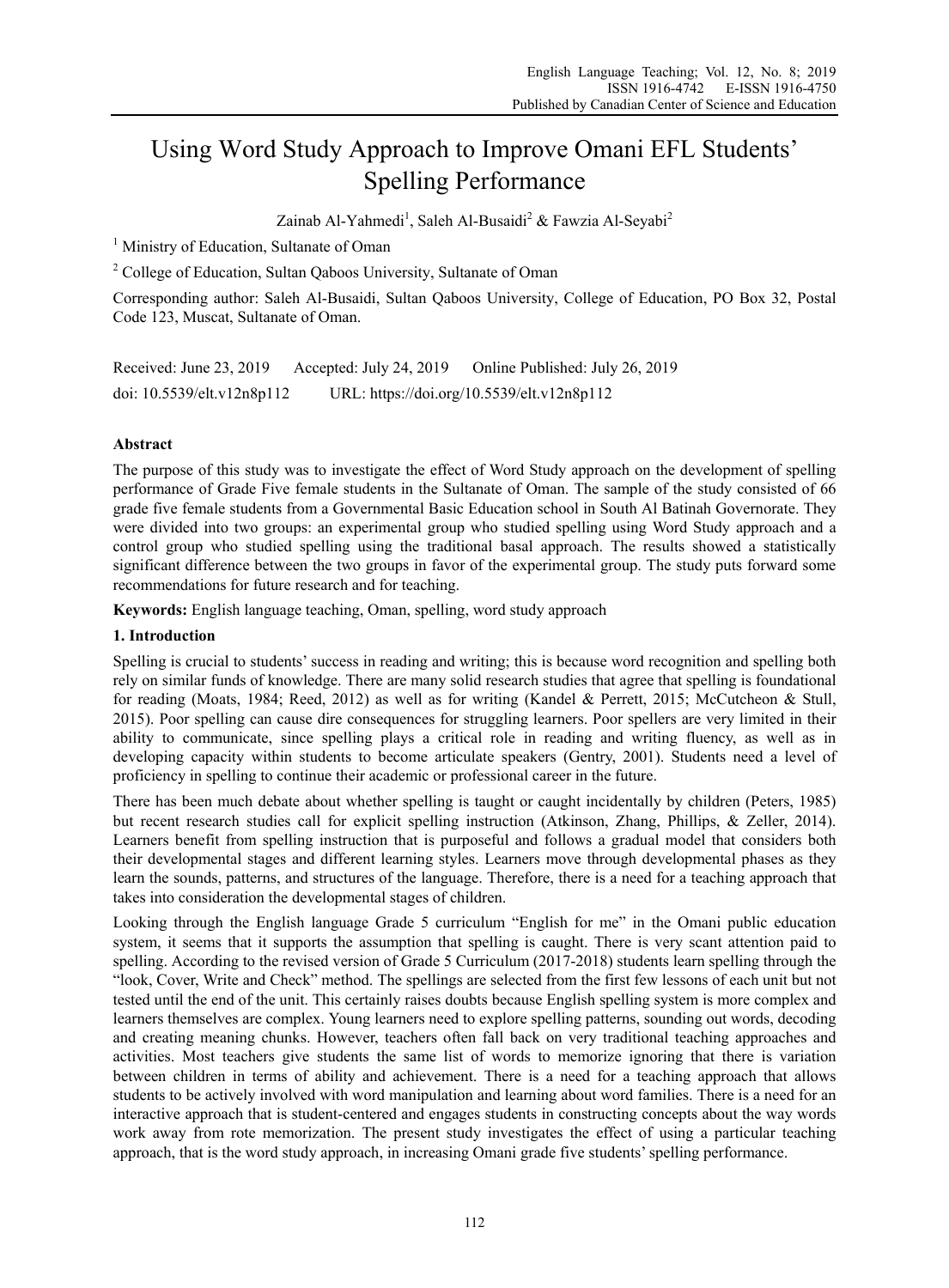### **2. Literature review**

#### *2.1 Approaches to Spelling Instruction*

For many years, spelling has been considered a rote memorization process (Schlagal, 2002). The earliest method of spelling instruction required students to memorize numerous words in list form. Words were seen as having little or no logic or pattern to their spelling. New memorization strategies were introduced in the 1930s and the 1940s in order to assist learners in mastering words for the weekly spelling tests (Massengill, 2006). In addition, students were asked to write each error or correction several times for additional practice. The issue of spelling lists has plagued teachers and researchers for years and there were many deficiencies within the "list approach". Research clearly indicates that memorization of lists of "spelling words" does not promote the development of spelling skills (Bloodgood, 1991). Many students who passed the spelling test were not able to transfer the knowledge to their writing. Getting full marks in weekly spelling tests does not necessarily mean the students are good spellers. It may just mean that they are good at memorizing words. Bloodgood (1991) stated that "memory is not a sufficient tool to make spelling meaningful and lasting" (p. 204). Add to that, providing all students with the same list is not proficient. There is a wide variation in the students' spelling ability and achievement level. Another serious limitation of this approach is that students were asked to memorize words without teaching them any strategies to learn these words. Templeton (2003, p. 738) noted, "most classroom teachers may not be explicitly aware of the nature of English spelling and the different types of information that the system represents; nor may they be comfortable with how best to facilitate the development of this knowledge in students".

In the early 1960s most primary school teachers thought that spelling occurred incidentally when students wrote about their interest. Phrases such as "when the need arises", and "association of ideas" appeared (Westwood, 2005). They believed that the ideas the students were trying to convey and the quality of the language was more important than accuracy in spelling especially for young children. It was believed that too much attention to accuracy in young children's work can demotivate them.

Until the 1970s, teachers and psychologists did not pay a great deal of attention to spelling. The English spelling system was viewed as a "capricious and unprincipled system". During the late 1970s, 1980s and early 1990s significant shifts occurred in the general approach to literacy teaching. There was a movement away from skills-based instruction to a more holistic and integrated approach to reading, writing and spelling (Westwood, 2005). In the latter half of the 20th century the focus of spelling instruction shifted from rote memorization in response to the work of Hanna, Hanna, Hodges, and Rudorf (1966). Their first analysis of spelling generalizations led to a surprising amount of consistency in the English orthographical system. Moreover, the findings of a research study conducted by Read (1971) about children's invented spelling changed teachers' perspectives about how children learn to spell. Read (1971) investigated preschoolers' invented spellings and discovered that their attempts were not just random displays of ignorance and confusion. He observed that children do not always learn to spell on the basis of rote memorization. Some young children invent their own spellings of words, analyzing words into smaller units and spelling these units in creative ways. Read's linguistic analysis exposed a window through which teachers could ascertain the children's tacit understanding of English phonology (Read, 1971). Read's study uncovered a systematic, phonetic logic to preschoolers' categorizations of English speech sounds. His insights inspired other researchers to look for similar logic in students' spellings across time and grade levels (Beers & Henderson, 1977; Gentry, 1981). This led to the conclusion that children have an innate ability to learn a language, and they construct and use knowledge about letter-sound relationships. Moreover, these two studies sparked interest and investigation into many issues related to spelling, to the point that the concept of developmental stage theory became the basis for the conceptual framework of Word Study approach to teaching spelling, along with intervention as needed (Massengill, 2006).

In recent years, the "whole language" or "natural approach" has been the focus of literacy skills teaching in schools. Teachers dealt with spelling in the context where it was presented rather than teaching it as a separate subject by its own. It is believed that studying words in isolation will not help the child transfer and use this knowledge when writing (Westwood, 2005). The underlying belief in the whole language approach is that children can acquire spelling through engaging them in writing activities with regular constructive feedback from the teacher and peers (Peters, 1985). Teachers using this approach believe that spelling can be caught by children through exposing children to different reading and writing tasks. This approach is child-centered. However, research found that it is difficult to implement specially in large classes because it focuses on "individualized instructions". Another point is that children are heterogeneous with diverse needs and it does not make sense to leave them acquire spelling incidentally and in isolation. Learning to spell through incidental learning is a questionable approach for students with special needs (Gentry, 2001; Graham, Harris, & Loynachan, 1994; Van Hell, Bosman, & Bartelings, 2003).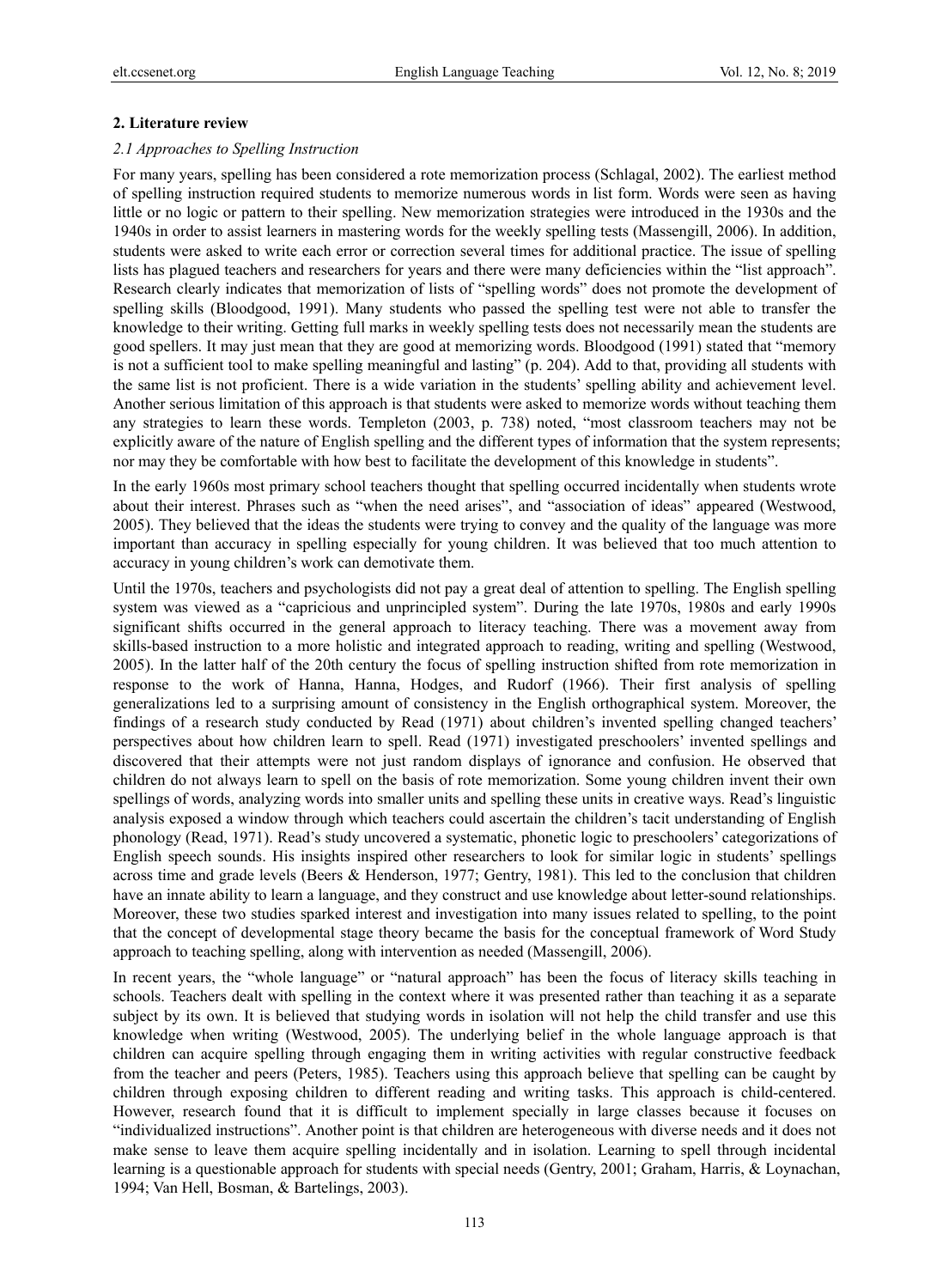Later on, the developmental or transitional approach emerged focusing on the stages of development of spelling for learners. Henderson's research revealed five distinct stages of spelling development, which are: preliterate phonetic stage, phonetic or letter name stage, within-word pattern stage, syllable juncture stage and derivational constancies stage (Coiner, 1995). The instruction is individualized or grouped by students who are "using or confusing" the same orthographic features (Schlagal, 2002). The classroom instruction is based on assessment and students' needs, not a predetermined scope.

Nowadays, the nature of spelling has been influenced by technology including mobile phones, emails and social networking texts. Young children are using some of these devices for texting in most of their daily literacy practices. As a result of instant messaging, text messaging, and informal spelling used by contemporary students, spelling is becoming more of a concern for educators. For texting and instant messaging purposes, users often misspell or shorten words within the messages, a process which then becomes part of their academic writing (Shaw, Carlson, & Waxman, 2007). Sweeny (2010) stated most students now rely on the assistance of spell checks and other technological tools as a replacement for acquiring spelling skills of their own. Therefore, it is important to develop a classroom culture where spelling patterns and features are explained and analyzed by students.

Children are using their senses like ears, eyes and hands for spelling. According to the Department of Education and Children's Services (DECS) (2011) in south Australia, learning to spell is a "multi-sensory process" that involves "auditory strategies, visual strategies, kinesthetic strategies and morphemic and etymological strategies" (p. 6). Learners will likely find spelling English words difficult if they rely on a solo strategy, e.g. sounding out. Children learn to spell unfamiliar words in two main ways; by internalizing the orthographic patterns of written words by imitation and by synthesizing their knowledge of letters and letter clusters with how the word is said in an analogy process. The extent to which these ways are influenced by the ability to segment the word into sounds has not been resolved (Goswami & Mead, 1992; Moustafa, 1995). Therefore, they need a problem-solving approach like where they can apply their knowledge about words and the spelling system of the English language. There emerged a need for an approach where students can learn through trial and error, modeling, testing hypotheses, receiving feedback and refining their hypotheses and opportunities to practice and play with words. This is where the "Word Study" approach came into play.

## *2.2 Word Study Approach*

Word Study is a "student-centered approach to phonics, spelling and vocabulary instruction that actively engages the learners in constructing concepts about the way words work" (Ganske, 2006, p. 1). It has evolved from three decades of research in developmental aspects of word knowledge with children and adults (Henderson, 1990, Henderson & Beers, 1980, Radke, 2011; Templeton & Bear, 1992). Word Study approach to teaching phonics, spelling and vocabulary focuses on the orthography of written words in the English language, which comprises three inextricably woven layers: alphabet (letter-sound correspondence), pattern (letter groupings) and meaning (groups of letters or morphemes denoting meaning). Each layer increases in complexity and builds on previous levels (Henderson & Beers, 1980). Different literacy experts define Word Study differently, but there are enough commonalities among these definitions. Zutell (1992) defines Word Study program as "a cohesive approach that addresses word recognition, vocabulary, and phonics as well as spelling". Elliot and Rietschel (1999) view Word Study as "an organized instructional program for phonics, vocabulary and spelling at the developmental level" (p. 3). Word Study focuses on supporting students' abilities to understand patterns in words and decode words based on letter-sound correspondence. In addition to sounding out words, Word Study also involves associating the pronunciation of words with the meaning of the word (Hoover & Gough, 1990). According to Williams et al. (2009) Word Study is "an approach to spelling instruction that moves away from focus on memorization" (p. 570). Thus, in Word Study children learn to apply their knowledge to a greater number of words than they could learn by memorization. They do not just learn words, they learn about words. At last, it is a respected spelling approach that has been used widely in teaching children and adults for more than a decade, and it is based on a developmental philosophy that learners' spelling progresses through predictable stages over time (Massengill, 2006).

## *2.3 Word Study Activities*

Activities and strategies taught within Word Study programs are designed to focus on the various linguistic properties of words including: phonemic awareness, orthographic knowledge, storage of mental orthographic images, semantic knowledge and morphological awareness (Masterson & Apel, 2007). Rather than simply writing words many times, students need to be involved in activities that examine words from different perspectives. Examples of these activities are word sorts, word hunts, making words and word games (Radke,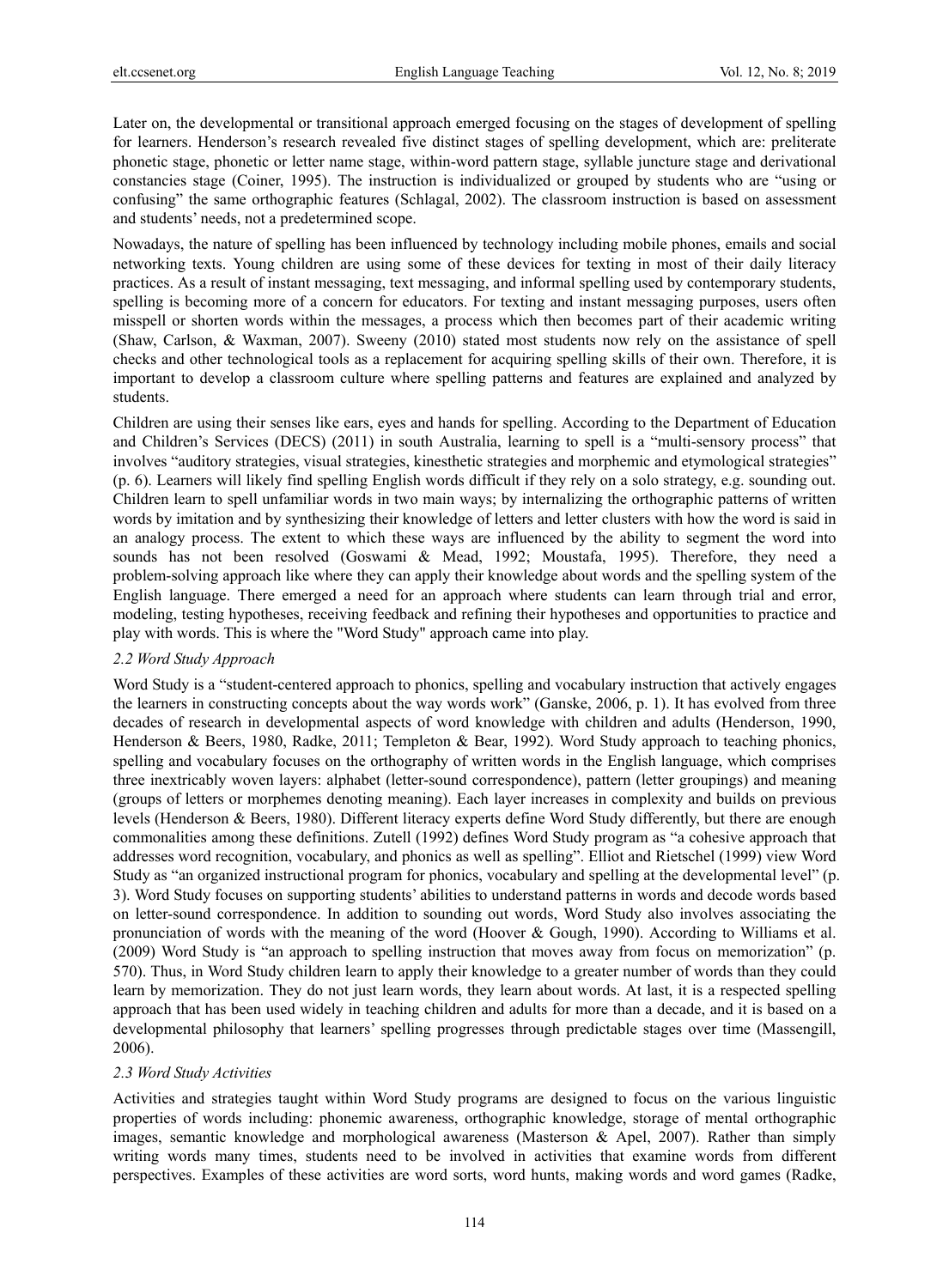#### 2011).

## 2.3.1 Word Sorting

Word sorting is based on theories such as that "children make consistent, overt judgments of sound similarities" (Read, 1971, p. 17). During Word Study, students are engaged in activities such as comparing and contrasting word features, sorting words based on different features, and learning word parts and meaning (Bear et al., 2008). Word sorts are a powerful means of exploring words. Word sorting activities help students to think critically about words similarities and differences. They also help students to identify patterns within words which lead them to make generalizations about words and related patterns. According to Zutell (1998) word sorting activities provide instructors with a framework for more individualized instruction at students' developmental spelling levels. Word sorting works well with special needs students. Studies indicate that word sorting boost word knowledge, reading and comprehension of children with learning differences and disabilities (Scraper, 2002). Besides, Word sorting helps students recognize the semantic relationship among key concepts (Bear, Invernizzi, Johnston, & Templeton, 1996). Add to that, word sorting is an excellent method for teaching complex reasoning skills such as classification and deduction.

### 2.3.2 Word Hunt

Research shows that students find Word Study through word hunt to be a positive and enjoyable experience (Elliott, & Rietschel, 1999). Research studies also showed that using playful teaching makes learning more satisfying, and reading and writing become real, appealing, and authentic. Words hunt teach students to examine words so they can identify consistencies within our written language system (Bear et al., 2004). According to Barger (2006) words hunt are one way to focus spelling study on patterns within words which is typically used within Word Study instruction. Students hunt for other words that follow the same spelling features studied during their words or pictures sort. Words hunt activities help students make the connection between spelling words and reading words.

### 2.3.3 Word Walls

Word walls are bulletin boards that contain a collection of high-frequency or theme-related words and their activities include games that focus on using the word wall to learn sight words (Jasmine & Schiesl, 2009). The main purpose of a word wall is to help students build sight word recognition so they can recognize them at a glance. In addition, word walls are visuals that help students remember connections between words. Word walls also serve to teach word analysis and to build vocabulary from units of study. Teachers may also use these words to focus on spelling rules. Ehri (2005) commented that word walls help students to retain knowledge of the word, and ultimately read them with automaticity. Word walls also help students to develop their writing. In writing activities, the teacher can direct students to word walls for help while the teacher works with other students.

#### *2.4 Spelling Studies in Oman*

In the Omani EFL context, most conducted studies were related to common spelling errors among learners and spelling strategies (Al Bulushi & Al Seyabi, 2016). Most of these studies focused on spelling difficulties at early grades such as grade 4 (Al Yahyai, 2009), grade 5 (Al-Hassan, 2006; Al-Jabri, 2006) and grade 6 (Al-Harrasi, 2012). Added to that, some studies surveyed spelling problems with tertiary students (Emery, 2005; Mahmoud, 2013; Vaddapalli, 2012). It seems that most of these studies did not take into consideration designing a program or applying an approach to overcome spelling problems. There is a dearth of research that investigates the efficacy of current methods of spelling instruction, teachers' perceptions about spelling, and how they currently handle spelling instruction. Vaddapalli (2012) supported the use of code-based approach as well as whole language approach instead of skills-based approach as suggested by Graham (2000). He argued that the "lack of proper spelling instruction at schools and colleges" is one of the reasons behind the spelling difficulties among learners. Al-Hassan (2006) proposed the use of Graph Paper Spelling (GPS) approach. It is based on the visualization of words in order to help students memorize the shapes of the words. This approach is similar to the "Look, Cover, Write, and Check" method to spelling which is implemented nowadays in most Omani schools in grades 3 and 4. It was also introduced to grade 5 curriculum in the academic year 2017/2018. There are no studies that purely dealt with specific spelling approaches for instruction. Research studies are calling for a systematic teaching of spelling as shown in the literature. Al-Jabri (2006) suggests a systematic study of spelling in which learners are explicitly taught the differences between English and Arabic spelling system. Schonell (1985) commented that spelling should be taught like any other subject and teachers should adopt a suitable and flexible teaching method that is appropriate to students' age, ability and needs. The present study was designed to fill gaps in our knowledge about spelling instruction, especially in the Omani EFL context.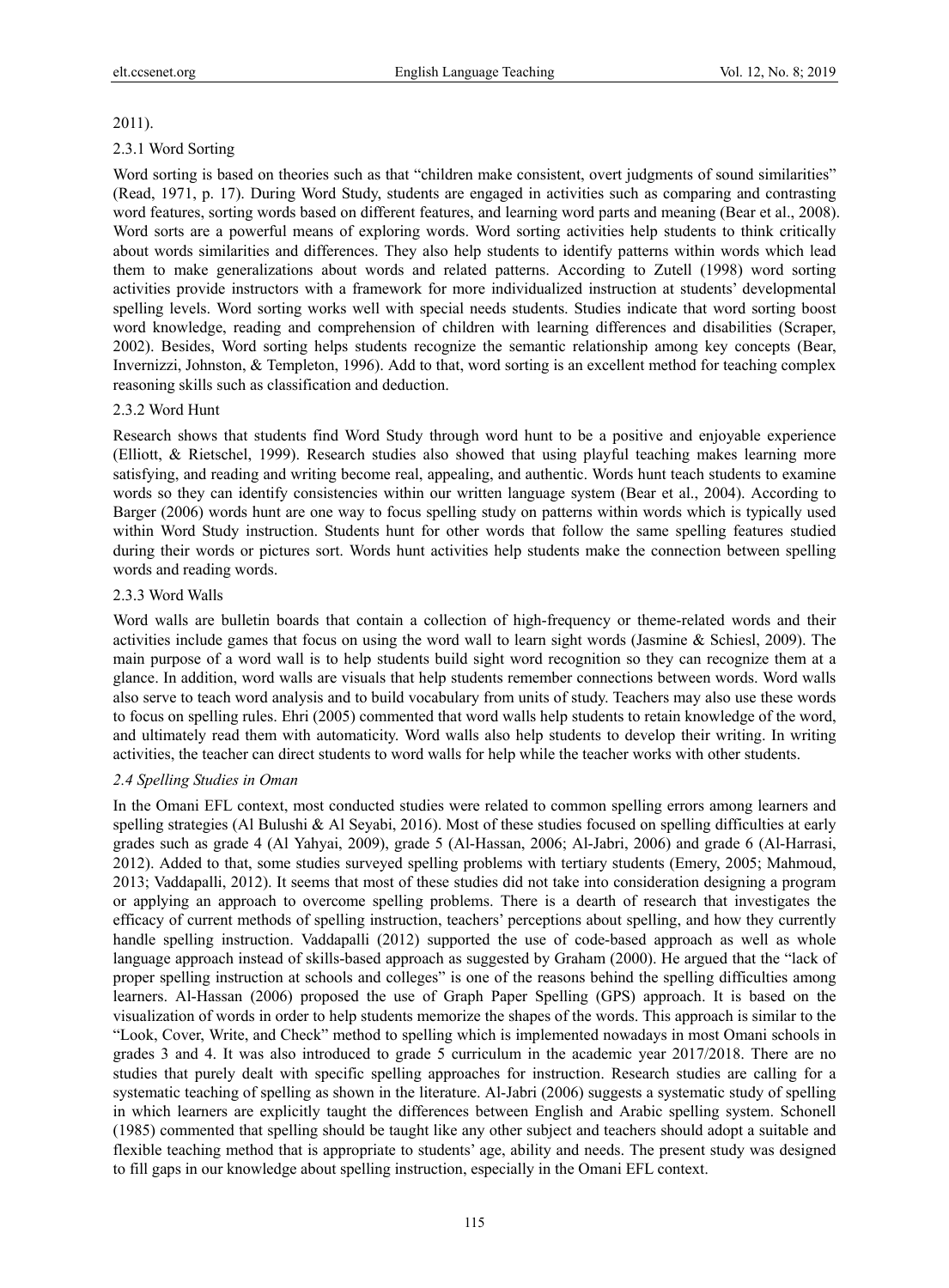## **3. Method**

## *3.1 Research Design*

This study followed the quasi-experimental design. The research design incorporated the Spelling Inventory which was used to assess students' levels of orthographic knowledge. This inventory was used as a pretest and posttest measure. The pre-test was used to test students' orthographic knowledge in order to place them in the spelling continuum.

## *3.2 Participants*

Participants of the study were 66 female students from grade five (10-11 years old). Students were enrolled in a Basic Education school in Al Batinah South Governorate in Wilayat of Al Musanah in the Sultanate of Oman. The students were chosen based on the results of the pre-test and they were divided into two groups, control and experimental, with 33 students each. The experimental group received Word Study instruction while the control group was taught in the conventional way. The researchers used pseudo names to report the results of the study.

### *3.3 Instrument*

A spelling inventory test was developed by the researchers. It was used for pre and post testing. It consisted of 26 words taken from Unit Two "Food and Health" in the textbook the students were studying at the time of the experiment. The 26 words represented different patterns from the five stages of orthographic development. The test started with the word *bag* and progressed to the word *vegetables*. Each word in the list was read aloud, followed by a sentence containing the word if the meaning was unclear and then the teacher repeated the word once again before moving to the next word.

### *3.4 Procedures*

Before the intervention started, the students in both groups were given the Spelling Inventory pretest of 26 words ranging from easy to difficult related to unit two "Food and Health". The purpose of this inventory was to determine what spelling stages the students were in and what spelling features they had and had not mastered at that time (Dew, 2012). At the end of the intervention, the total feature points were also assessed and were compared to the pretest feature points. There was a total of eighty two points that accounted for the twenty-six words. Twenty-six of the total points were given for spelling the word correctly. The remaining fifty-six points were awarded for getting feature points correct. If a student got a word correctly, she received one point. For example, if the word *jar* spelled as *jar*, then the student got one point. If the targeted feature was short vowel then the student received one point for correct feature. However, if the focus was on initial letters, then the student received a zero point. In the spelling inventory there were different features for assessments starting with initial consonants ending with bases or roots. For example, there were six words on the assessment that assessed initial consonants. Therefore, there were six feature points possible for each word. To assess beginning consonants, the six words assessed were: *bag, jar, tin, nut, tea and cola*. These words also gave points for other feature areas such as ending consonants and short or long vowel sounds. The results from the inventory were used to place students into spelling groups according to their developmental stage.

#### **4. Results**

## *4.1 Spelling Inventory Pretest Results*

An independent sample t-test was conducted before the intervention to explore whether there was a statistically significant difference in the mean scores of the two groups. *Table 1* displays the raw mean gains, standard deviation and standard error mean for the two groups in the pretest. There was no significant difference between the control group (M = 2.21, SD = 2.08) and the experimental group (M = 2.85, SD = 2.46; t (64) = 1.13, p = 0.26, two-tailed) in the pretest. The magnitude of the differences in the means (mean differences = .63, 95% *CI*: - .487 to .487) was very small (eta squared =  $0.01$ ).

|         | Group        | Mean | Std. Derivation | Std. Error Mean | df  |
|---------|--------------|------|-----------------|-----------------|-----|
| Pretest | Control      | 2.21 | 2.088           | .363            |     |
|         | Experimental | 2.85 | 2.464           | .429            | ے ر |

Table 1. Mean scores for the experimental and control groups in the pretest

Scoring of the test began with the Emergent stage which is the earliest spelling stage. The first feature assessed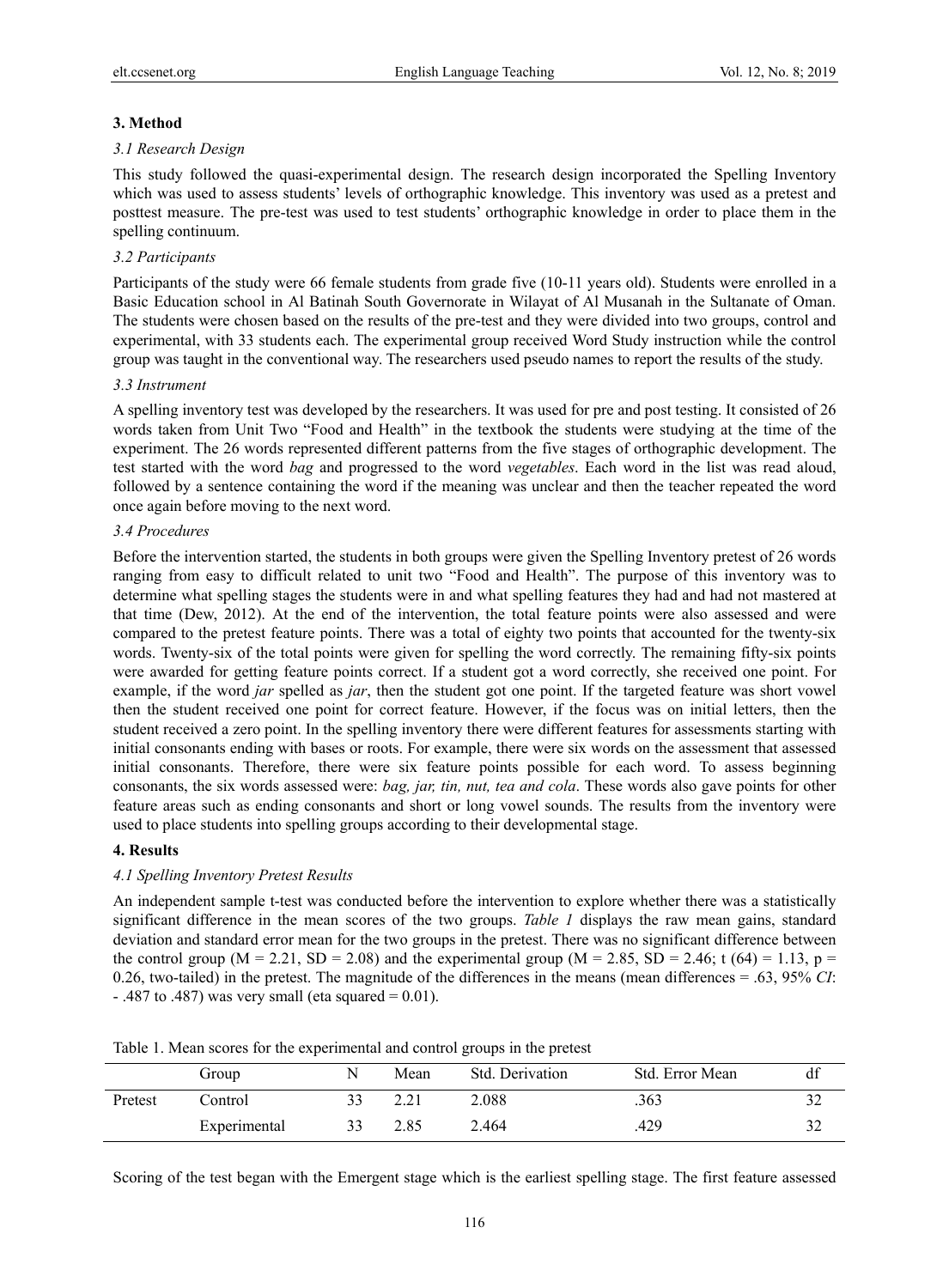was beginning consonants. A student needs to get six or five features right out of six features in order to master that feature. If the student missed two or three features this means that she did not master it and instruction should start from there. The results from the inventory showed that all the students in the class were in the Letter-Name stage and Within Word Stage. Within these stages students scored at different levels which are: early, middle and late. Therefore, students were divided among these three levels.

An analysis of the pretest was conducted for the experimental group. The results revealed that students varied in their orthographic knowledge. Their scores ranged from a zero point to 10 points as seen in Figure 1.



Figure 1. Pretest scores for experimental group

The students were assessed according to the Spelling Inventory in five features which are: initial and final consonants, short and long vowels, consonants blending and digraphs, R- influenced vowels and inflected endings.

| Number of Students | Stages of Spelling development |
|--------------------|--------------------------------|
| 12                 | Early Letter-Name              |
| 12                 | Middle Letter –Name            |
| 3                  | Late Letter-Name               |
| -6                 | Early Within Word              |

Table 2. Distribution of the experimental group among the different stages of spelling development

Table 2 illustrates the distribution of the students in the experimental group among the different stages of spelling development. The analysis of the experimental group test's results revealed that most of the students in the class were in the Letter-Name stage but at different levels: early, middle and late. The first feature assessed was the initial and final consonants. The results showed that 12 students did not master the initial and final consonants. This indicated that these students are in the early letter name-alphabetic spelling stage. Their scores for word spelled correctly were zeroes. These students were referred to as Group A. The next feature assessed was short vowels and the results indicated 12 students did not master this feature. Their scores for word spelled correctly ranged between two to three points. Some of them missed two or three initial and final consonants. This indicated that these students are in the Middle letter name-alphabetic spelling stage. These students were referred to as Group B. The next feature assessed was consonant digraphs and three students missed this feature, which indicated that they did not master this feature. Their scores for word spelled correctly ranged from four to five points. They did well with initial and final consonants as well as with short vowels. Some of them missed one or two short vowels. They also had problems with the next feature "blending" as they made errors. This indicated that these students are in the late letter name-alphabetic spelling stage. These students were referred to as Group C. The remaining students did well in the previous features but they had problems with some complex consonants clusters and long vowels. This indicated that these six students were in the early Within Word stage. Their scores ranged from six to ten points and they were referred to as Group D. Each stage of spelling development deals and focuses on specific word knowledge. Table 3 illustrates the three tiers of orthography and the word knowledge for each level.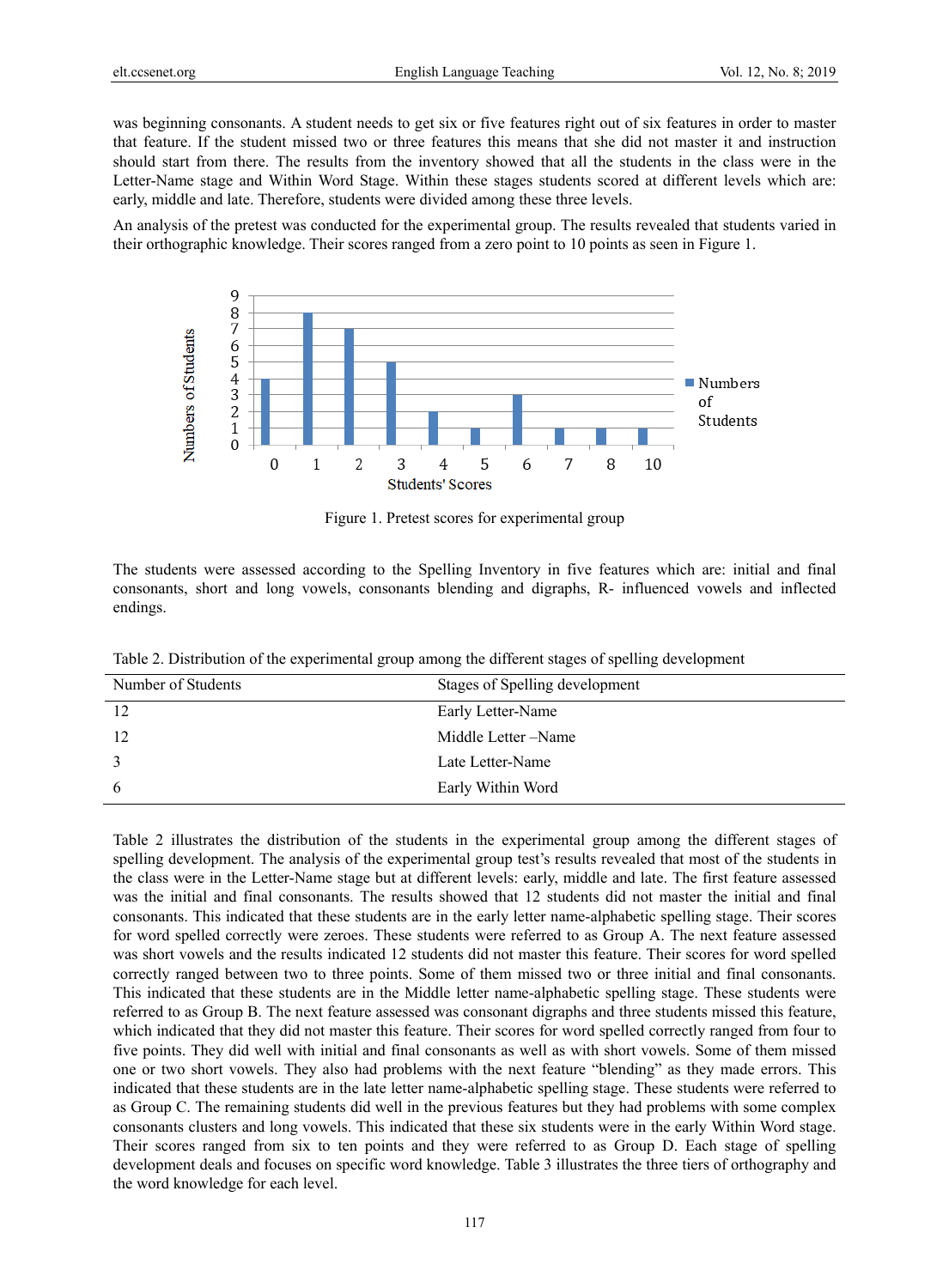| Tiers of Orthography | <b>Stages of Spelling Development</b> | Word Knowledge                                                                                                                                             |
|----------------------|---------------------------------------|------------------------------------------------------------------------------------------------------------------------------------------------------------|
|                      | Emergent                              | Directionality; letter-sound relationship                                                                                                                  |
| Alphabet             | Letter Name                           | Letter-sound relationship (consonants,<br>short vowels, consonants blends and<br>digraphs                                                                  |
| Pattern              | Within Word                           | ambiguous vowels,<br>vowels,<br>Long<br>clusters<br>complex<br>consonants<br>in<br>one-syllable                                                            |
|                      | Syllables and Affixes                 | doublings, prefixes and<br>Consonants<br>suffixes, accented and unaccented<br>syllables                                                                    |
| Meaning              | <b>Derivational Relations</b>         | Spell most words correctly, expand<br>vocabulary by learning derived Greek<br>and Latin roots, vowels and consonant<br>alternations in multisyllabic words |

|  |  | Table 3. Tiers of orthography and word knowledge for each level |
|--|--|-----------------------------------------------------------------|
|  |  |                                                                 |

The analysis of the pretest for the control group was also conducted directly after the test. The results showed that students varied in their orthographic knowledge of the spelling patterns. Their scores ranged between a zero point to eight points. The highest mark in the test was eight and the lowest one was zero as seen in Figure 2 below.



Figure 2. Pretest scores for control group

The results revealed that most of the students are in the Letter-Name stage and two students were in the Within Word stage.

| Table 4. Distribution of the control group among the different stages of spelling development |  |  |  |  |
|-----------------------------------------------------------------------------------------------|--|--|--|--|
|                                                                                               |  |  |  |  |

| Number of Students | Stages of Spelling development |
|--------------------|--------------------------------|
| 14                 | Early Letter-Name              |
| 9                  | Middle Letter – Name           |
| -8                 | Late Letter-Name               |
| 2                  | Early Within Word              |

Table 4 illustrates the distribution of the students in the control group among the different stages of spelling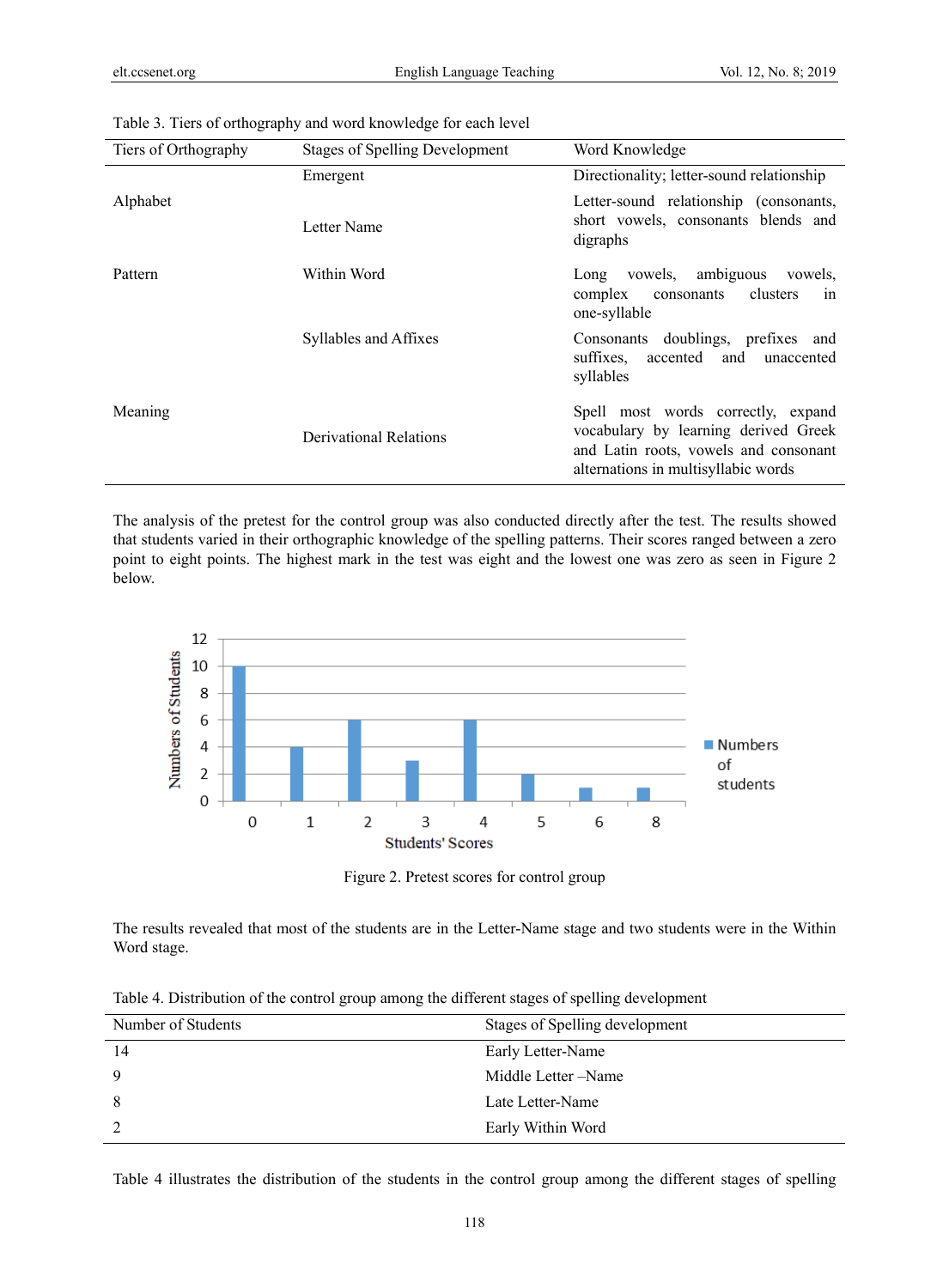development. The analysis of the control group test's result showed that around 14 students did not master the initial and final consonants. This indicated that these students are in the early letter name-alphabetic spelling stage (Group A). The next feature was short vowels and 9 students scored between two to three points of word spelled correctly. This indicated that they did not master this feature. They were classified in the middle Letter-Name stage (Group B). Around eight students scored between four to five points in the test. They had problems with digraphs and blending. This indicated that they were in the late Letter-Name stage (Group C). They also had some problems with few short vowels. The last group consisted of two students and they scored between six to eight points. This indicated that they were in the early Within Word stage and they were referred as Group D.

A two-way between-groups analysis of variance was conducted to explore any significant differences between the control and the experimental groups in the pretest. There was no statistically significant difference between the two groups at the  $p > .05$  level,  $F(1, 6.6) = 1.28$ ,  $p = 0.26$ .

# *4.2 Spelling Inventory Posttest results*

At the end of the six weeks of the intervention, the students were given the same Spelling Inventory. The spelling inventory posttest was conducted to explore whether there was a significant difference in students' orthographic knowledge and performance after receiving Word Study instruction for the experimental group. Moreover, it was used to investigate whether there was a significant difference between the experimental group and the control group. When analyzing the student's spelling inventories, three different parts were taken into account: words spelled correctly, feature points, and total points. The analysis of the posttest's results showed a positive increase in the orthographic knowledge of the experimental group. Interestingly, some students showed increase in their knowledge of the consonants, vowels, digraphs and blends as well as R-influenced vowels and inflected endings, which were the focus of the instruction. Unfortunately, some students did not show any growth in their knowledge. The homogeneity of variance test was conducted to test whether the variance in scores is the same for each group. There was no violation of the assumption of homogeneity between groups,  $p = 0.45$ .

#### *4.3 Independent Sample T-test Results*

An independent sample t-test was conducted for both groups to test if there was any significant difference between the two groups in the posttest. *Table 5* illustrates the raw mean gains, standard derivation and the standard error mean for the two groups in the posttest.

|          | Control group mean | Experimental group mean | Mean change |
|----------|--------------------|-------------------------|-------------|
| Pretest  | າາ1                | 2.85                    | .03         |
| Posttest | 5.06               | 8.58                    | ر. ر        |

Table 5. Pre and posttest means of the control and experimental groups

According to the independent sample t-test, there was a statistically significant difference between the control group ( $M = 5.06$ ,  $SD = 4.85$ ) and the experimental group ( $M = 8.58$ ,  $SD = 5.28$ ; t (64) = 2.8, p = .006, two tailed) in the posttest, in favor of the experimental group. The magnitude of the differences in the means (mean differences = 3.5, 95% CI: -1.02 to 1.02) was very large (eta squared = .10). The control group had a positive change of 5.06 in the posttest compared to 2.21 in the pretest. The mean difference between the score was a 2.85 overall change. On the contrary, the experimental group had a positive change from 2.25 in the pretest to 8.58 in the posttest. The mean difference between the scores was a positive 5.73 greater overall change.

#### *4.4 Paired-sample T-test Results*

A paired-sample t-test was conducted to explore whether there was a significant difference between the total scores of the experimental group in the pretest and posttest. The results showed that there was a significant difference between the two scores in the pretest and posttest for the experimental group, *p* <.0005. There was a statistically significant increase in the spelling inventory scores from the pretest ( $M = 2.85$ , SD = 2.46) to the posttest ( $M = 8.58$ ,  $SD = 5.28$ ; t (33) = 9.44,  $p = 0.000$  (two-tailed). The mean difference in the two tests' scores was 5.72 with a 95% confidence interval ranging from 4.49 to 6.96. The eta squared statistic (.73) indicated a large effect size. This means that there was a great increase in the number of words spelled correctly in the posttest compared to the pretest.

In addition, a paired-sample t-test was carried on to explore any significant difference between the scores of the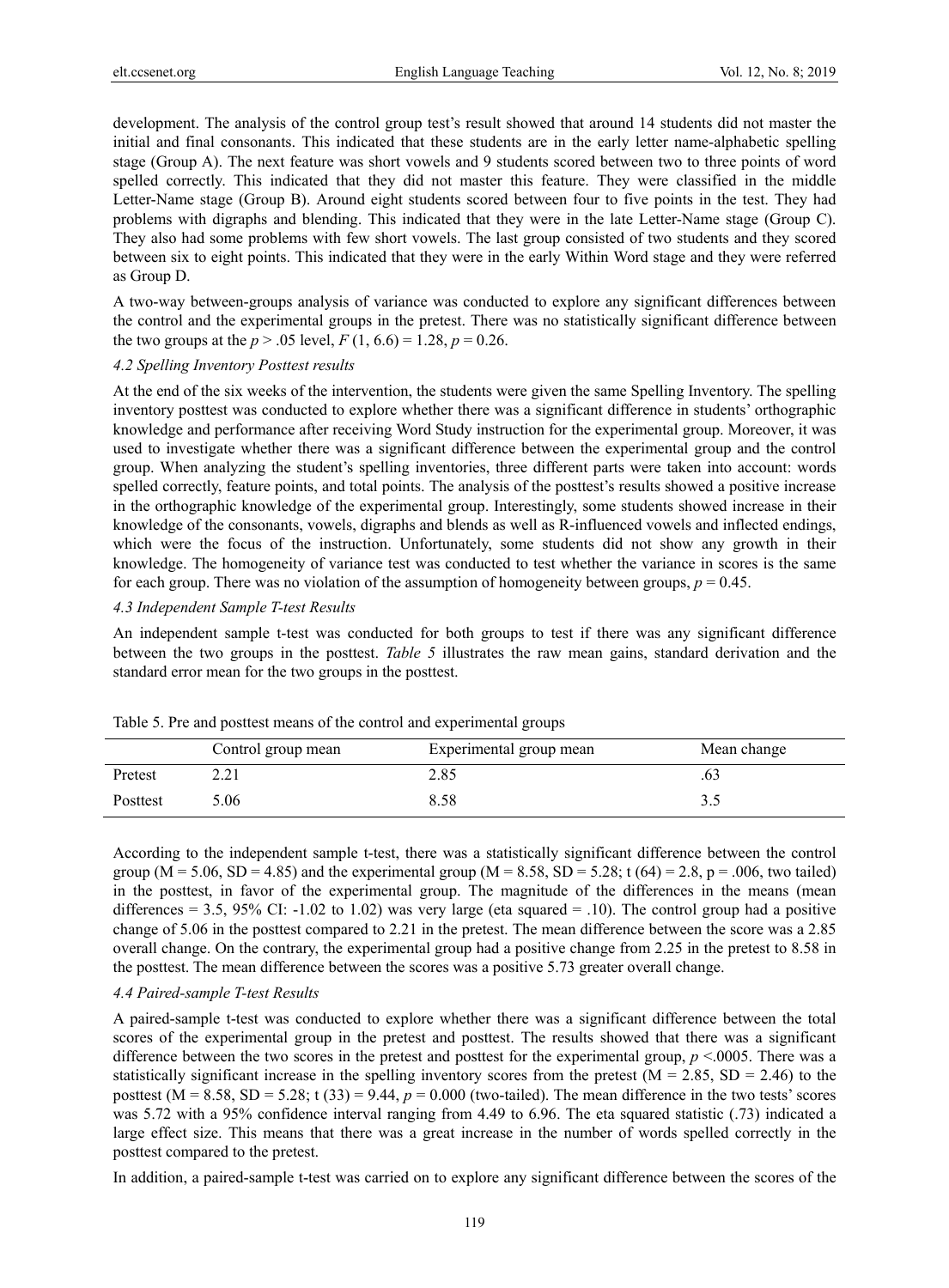feature points in both tests. The results showed that there was a significant difference between the scores of the feature points in both tests,  $p < 0.005$ . There was a significant increase in the feature points scores for the experimental from the pretest (M = 21.76, SD = 7.61) to the posttest (M = 28.09, SD = 11.01; t (33) = 7.46, p = 0.000 (two-tailed). The mean difference in the two tests' scores was 6.33 with a 95% confidence interval ranging from 4.60 to 8.06. The eta squared statistic (.63) indicated a large size effect. These results indicated that Word Study is a significant method of improving students' spelling abilities.

## *4.5 The Experimental Group's Results*

The analysis of the test results showed that four students out of 33 students displayed no change in their orthographic knowledge after receiving Word Study instruction.

#### 4.5.1 Group A Students

In Group A, there were twelve students in the early level of the Letter-Name Stage according to the pretest results. There was a positive increase in the number of words spelled correctly within this group in the pretest and posttest. One student scored a zero point in both tests and another one scored one point in both tests. The feature points were also calculated for each student in the group. There was an increase in each student's feature points from the pretest to the posttest spelling inventory and it was a slight increase for some students. The analysis of Group A results showed that around ten students from Group A showed a great growth in their knowledge and they moved from the early level to the middle level of the Letter-Name stage. Only two students in Group A did not show any progress in their scores in both tests. This is because these two students were classified as students with learning difficulties. They struggled in school and found reading and writing very difficult. The number of words spelled correctly was the same in the pretest and posttest for both of them. There was an increase in the feature points for both of them but it was a slight increase as well.

### 4.5.2 Group B Students

Group B consisted of twelve students and they were assigned in the middle level of the Letter-Name stage. Contrary to Group A, Group B showed a great growth in the orthographic knowledge. There was a great increase in the number of words spelled correctly, the feature points and the total points in the pretest and posttest. The feature points were calculated for the students in this group. Surprisingly, there was an increase in each student's feature points from the pretest to the posttest. Only three students' scores showed a slight increase in their feature points' scores from the pretest to the posttest. A slight increase refers to a very little increase from one to two points only. The total points for each test were calculated for each student in the group. There was an increase in the total points for each student from the pretest to the posttest. One student showed a decrease from 16 points to 13 points.

The analysis of Group B results revealed that students in Group B showed a positive progress in their scores from the pretest to the posttest. All the 12 students showed a great growth in their orthographic knowledge. Around seven students jumped from middle Letter-Name stage to the next stage, which is the Within Word stage. Around four of them moved to the Syllable and Affixes stage as their scores ranged from eleven to twelve points. However, one student showed a slight increase in her scores in both tests. This was because her confidence level was so low that she needed encouragement and a feeling that she can do it on her own. She also suffered from diabetes, which affected her performance and presence in the class.

## 4.5.3 Group C Students

All Group C students' scores increased after the intervention. All students moved in the continuum from late Letter-Name stage to the early Within Word stage. Moreover, there was an increase in the feature points score for each student in this group. One student showed a decrease of one point in the posttest. The total points were calculated for each student in each test. There was an increase in the total points from the pretest to the posttest except for one student. She had got the same points in the pretest and posttest.

The analysis of Group C results revealed that Group C students also showed a positive growth in their orthographic knowledge after receiving Word Study instruction. There were three students in this group and two of them showed a great increase in their scores in the posttest. One student moved from the late Letter-Name stage to the Within Word stage and the other one to the Syllable and Affixes stage. The third student showed a slight increase from the pretest to the posttest. This is due to her low self-confidence and attitude towards learning English. She did appear to be apprehensive about sharing aloud and needed encouragement.

#### 4.5.4 Group D Students

The last group was Group D and it consisted of six students. All students in this group were classified in the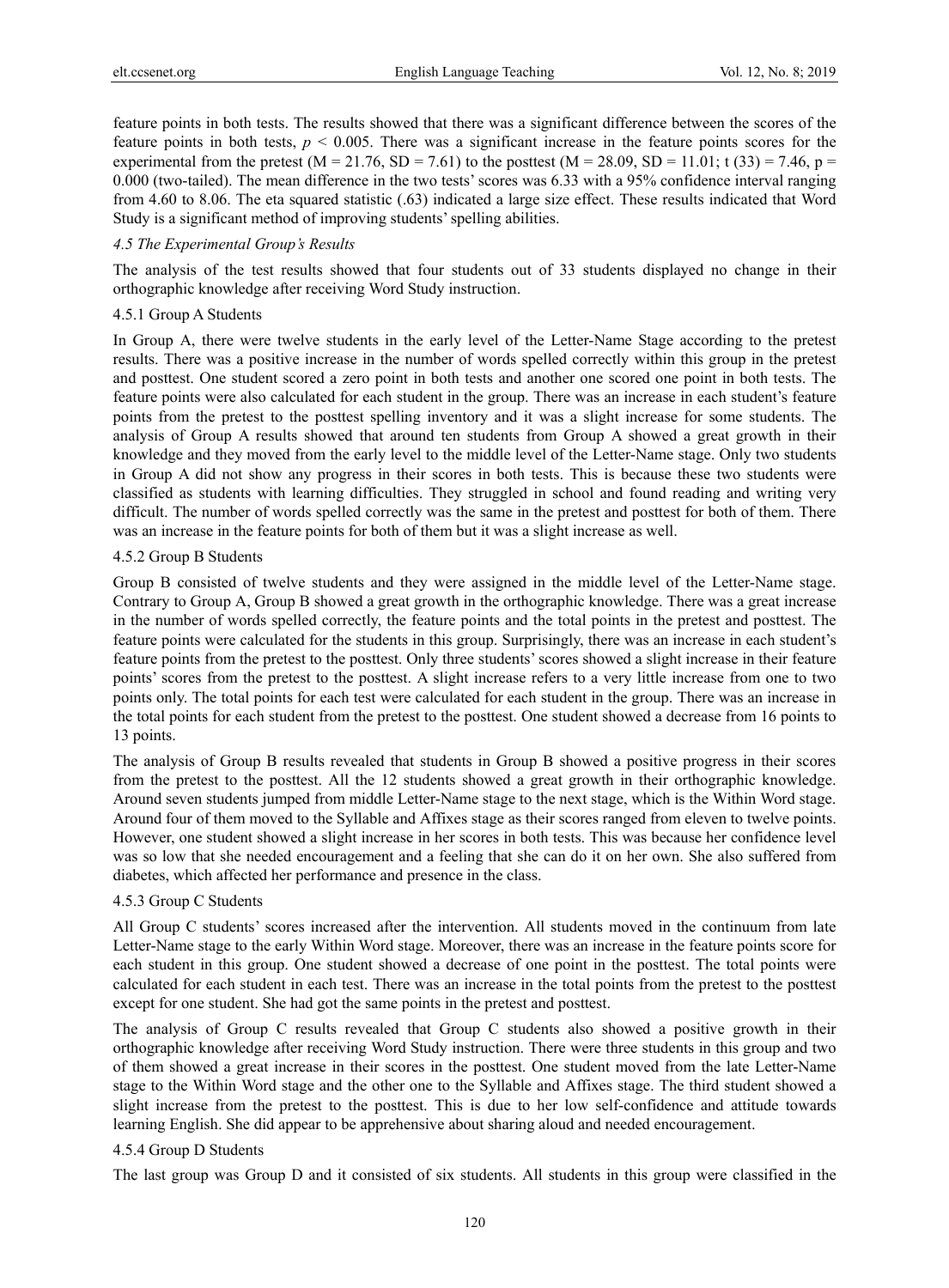early stage of Within Word stage according to the analysis of their scores. All the six students showed a great growth in their orthographic knowledge in both tests. Each of the five students scored high in term of words spelled correctly in both tests.

The feature points were calculated for each student and there was an increase in the number of feature points' scores from the pretest to the posttest. Moreover, there was an increase in the total points for the five students in this group. The analysis of Group D revealed that all of the six students showed a great increase in their orthographic knowledge and they moved in the continuum to the Syllabus Juncture stage. Group D worked well together to sort words and other activities. They communicated their inquiries about words and worked together. They demonstrated proper listening skills with each other.

The results showed that students' orthographic knowledge growth varied among the four groups after receiving Word Study instruction. Students in Group D showed the most significant growth in their orthographic knowledge. Table 7 illustrates the increase in the number of words spelled correctly from the pretest to the posttest for each group in the experimental group.

Table 6. The number of words spelled correctly from the pretest to the posttest for all groups in the experimental group

| Groups  | Scores in Pretest | Scores in Posttest |
|---------|-------------------|--------------------|
| Group D | $6 - 10$          | $16-21$            |
| Group C | $4 - 5$           | $6-14$             |
| Group B | $2 - 4$           | $4-12$             |
| Group A | $0 - 1$           | $2 - 10$           |

### *4.6 The Control Group Posttest Results*

An analysis of the posttest results was carried on for the control group. This group learned spelling through the traditional way. There was an increase in the number of words spelled correctly in the group compared to the pretest's results. However, some students scored badly in the posttest and they did not show any progress through the unit. Table 8 shows the differences in scores for groups in the control group in the two tests given. The analysis of the control group results showed that there was a growth in the number of the total scores in the posttest compared to the pretest and some students showed no progress at all in both tests. Group D students showed the highest scores, which ranged from 9-18 points in the posttest. The second group in raw was Group C where their scores ranged from 1-14 points in the posttest. The third group was Group A where their scores ranged from 0-9 points in the posttest. The last group was Group B where their scores ranged from 0-8 points in the posttest. Some students showed a slight increase from one to two points.

| Groups  | Scores in Pretest | Scores in Posttest |  |
|---------|-------------------|--------------------|--|
| Group D | $6 - 8$           | $9 - 18$           |  |
| Group C | $4-5$             | $1 - 14$           |  |
| Group A | $0-1$             | $0 - 9$            |  |
| Group B | $2 - 3$           | $0 - 8$            |  |

Table 7. The number of words spelled correctly from the pretest to the posttest for groups in the control Group

# **5. Discussion**

The findings of the study indicated that Word Study approach has a positive effect in developing the spelling skills of students. These findings correspond with previous studies about students' orthographic knowledge (Harris, Schumaker, & Deshler, 2011; Henry, 1987, 2003). Therefore, the current study contributes to the increasing evidence of the impact of Word Study approach in spelling skill. It also serves as a gateway for future examinations of the effects of incorporating this spelling program within the classroom. Further, the results confirm the importance of explicitly teaching spelling patterns to students (Abbott, 2000; Treiman, 1993). The current study reaffirms previous research by focusing on students' deficits and needs. Child development has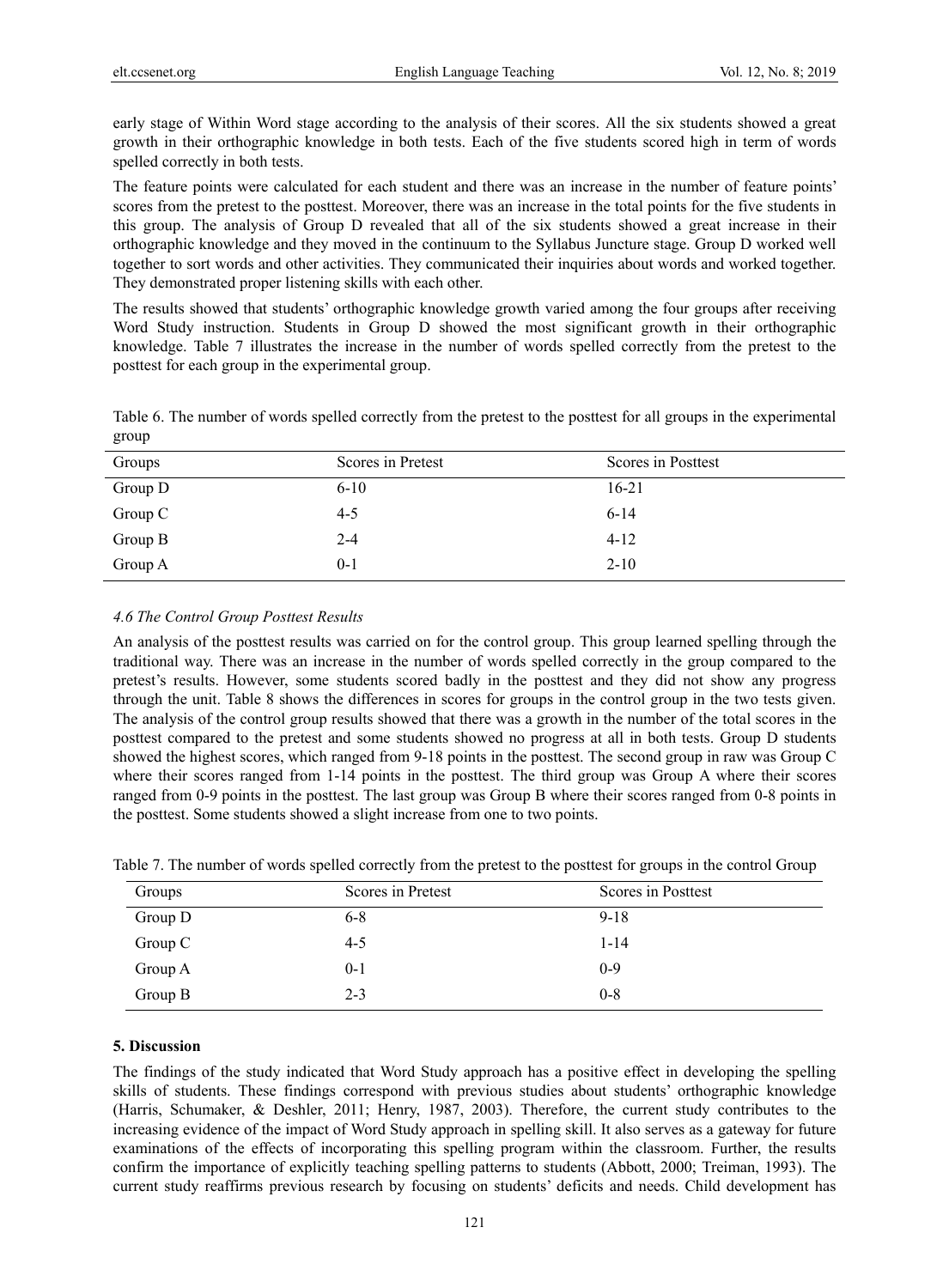become an important issue not only considering when we should start teaching skills, but also how students should learn those spelling skills (Rabideau, 2016). Students who begin learning from their point of readiness are empowered when they see their improvement rather than discouraged by their inabilities to memorize an arbitrary list of spelling words (Wright, 2003). Previous research studies found that there is a sequence in the acquisition of spelling knowledge which takes place through a series of developmental stages (Gentry,1981, 1997; Ehri, 1987, 2005; Henderson, 1985, 1990; Schlagal, 1992; Bear and Templeton, 1998). Each stage of spelling has been shown to provide important insights into how a learner's spelling develops over time. L1 research on English spelling development shows that spelling skills emerge in stages or phases characterized by an early reliance on phonological codes to map sounds to letters and a later reliance on orthographic and phonological codes that map sounds and spelling patterns to words (Fender, 2008; Ganske, 1999; Morris, 1999). This is important for teachers so that they can apply effective spelling lessons based on students' needs and their developmental stage.

There are some possible reasons why students made a significant progress in their spelling abilities after receiving Word Study instruction. First, Word Study is a developmental approach built on decades of research on children and adults. Each child learns spelling according to his or her level of development. The teacher provides appropriate leveled instruction for each child in order to help them move along the developmental continuum. Moreover, each child has his or her own spelling list according to his or her stage of development. Second, Word Study fits to all different learning styles including visual, auditory, linguistic and kinesthetic. Word Study consists of different hands-on activities which teachers can incorporate into the classroom instruction such as word sorting, words hunt, games and words wall. Third, Word Study is based on social constructivism. Learning occurs through interactions with others. Language is essential for interaction and scaffolding by a more competent peer or adult provides assistance for the learning episodes (Vygotsky, 1986). During Word Study instruction, students are working in groups with similar needs and level of development. The teacher provides support through clues, providing examples and encouraging students. Fourth, Word Study promotes critical thinking skill in a scaffolded environment. During Word Study instruction, students are not told the rule. They have to read the words and inductively think how categories are formed and how spelling patterns differed from each other. They were not told to memorize the rule because teaching is not telling. Fifth, Word Study focuses on both the phonological and orthographic knowledge in relation to reading and spelling. In Word Study instruction students are learning spelling with reading. Words hunt activities focus on the structure and the meaning of the words. It directs students' attention to spelling pattern and root words. It also helps students learn how words are used in different contexts.

The limited effect of Word Study approach on some students may have resulted from the short duration of the intervention. Therefore, there is a need for a longer instruction time to measure the positive effect of Word Study on student spelling. It may also result from the fact that these students lack motivation towards learning English in general and they need encouragement. Therefore, there is a need to investigate the effect of motivation on learning spelling through Word Study instruction. Moreover, students with learning difficulties did not benefit a lot from the intervention. Their feature points increased after the intervention but the scores remained the same in both tests. Therefore, it is crucial to re-examine the effect of Word Study among learners with learning difficulties to fully understand its practicality with this category as a method of spelling instruction within the classroom.

#### **6. Conclusion**

Word Study approach is an important approach for teaching children spelling and is one that seems to be quite successful. This study found that student achievement increased more significantly when students were grouped based on their orthographic knowledge and needs compared to the routine of whole class instruction. The findings of this study have also shown that there is an increase in orthographic knowledge and spelling abilities when Word Study was used. Future research studies are strongly recommended since not sufficient data had been collected to further differentiate between Word Study and a traditional spelling approach. This study lasted for five weeks with 33 grade five female students. The duration of the intervention was not enough for students, specially the weak ones to increase their orthographic knowledge. A whole semester is needed to monitor students' achievement more closely and see if those five students who did not make gains in this study would make gains after repeating the routines and fully assimilating the new orthographic knowledge. Moreover, this study could have been more conclusive if it had been conducted with a larger sample. Therefore, more future research should be conducted over a longer period of time and with a larger sample size in order to validate the findings.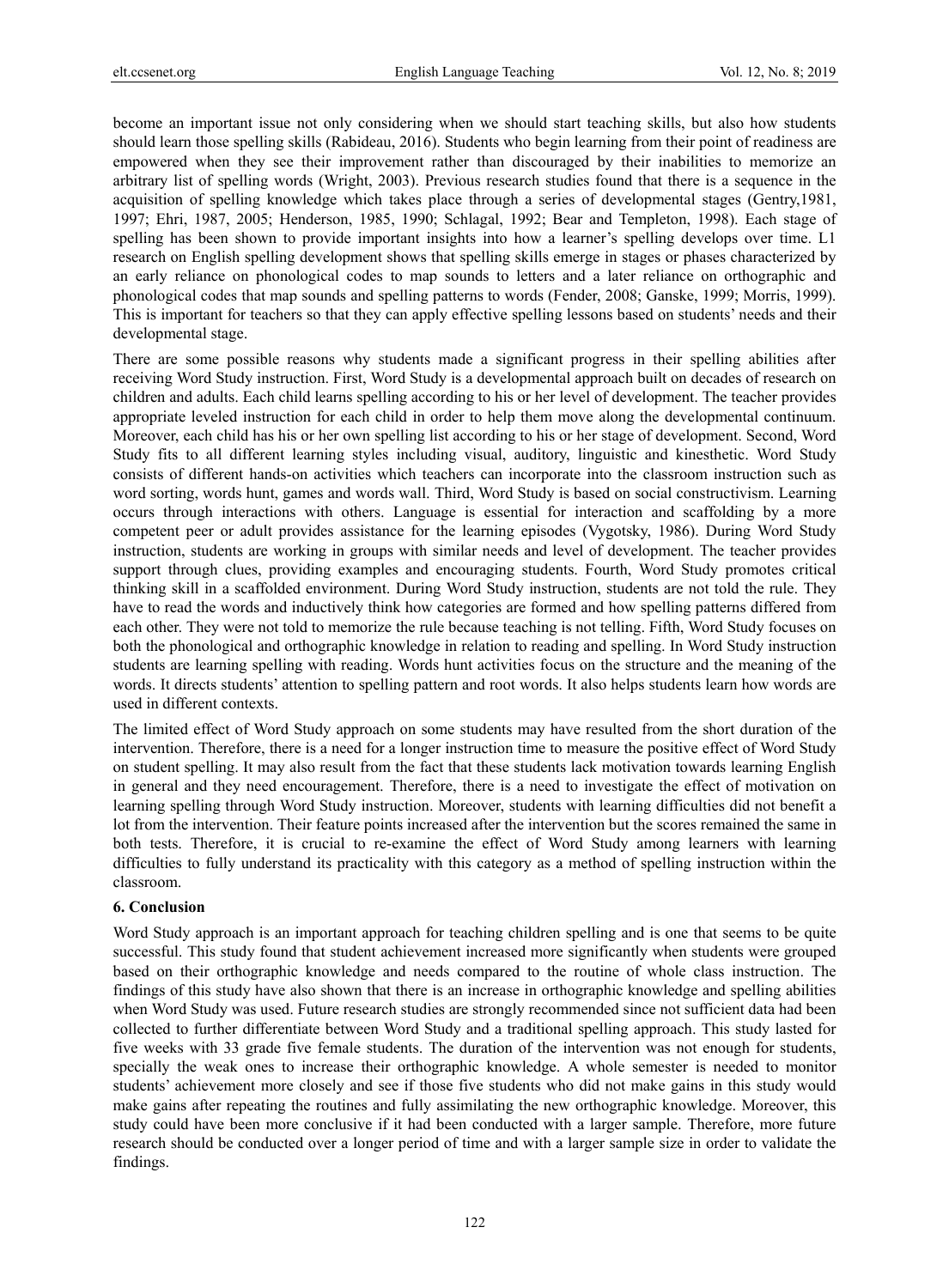### **References**

- Abbott, M. (2000). Reliable spelling rules within orthographic structures. *Elementary School Journal, 101*(2), 233-245. https://doi.org/10.1086/499666
- Al Bulushi, M., & Al Seyabi, F. (2016). Spelling Strategies of Omani EFL Students. *English Linguistics Research, 5*(3), 1-14. https://doi.org/10.5430/elr.v5n3p1
- Al-Hassan, K. (2006). *An Alternative approach to teaching spelling in grade 5*. Ministry of Education. Sultanate of Oman.
- Al-Harrasi, K. (2012). The most common spelling errors among Omani learners. *Arab World English Journal, 3*(2), 98-116.
- Al-Jabri, F. (2006). Common English spelling difficulties of Omani Learners. Ministry of Education. Sultanate of Oman.
- Atkinson, T. S., Zhang, G., Phillips, S. F., & Zeller, N. (2014). Using word study instruction with developmental college students. *Journal of Research in Reading, 37*(4), 433-448. https://doi.org/10.1111/1467-9817.12015
- Barger, J. (2006). Building word consciousness. *The Reading Teacher, 60*(3), 279-281. https://doi.org/10.1598/ RT.60.3.8
- Bear, D., Invernizzi, M., Johnston, F., & Templeton, S. (1996). *Words their way: Word study for phonics, spelling and vocabulary instruction*. Upper Saddle River, NJ: Prentice Hall, Inc.
- Bear, D. R., Invvernizzi, M., Templeton, S., & Johnston, F. (2004). *Words their Way.* Upper Saddle River, NJ: Merrill Prentice Hall.
- Bear, D. R., Helman, L., Templeton, S., Invernizzi, M., & Johnston, F. (2008). *Words their way with English learners*. Upper Saddle River, NJ: Merrill Prentice Hall.
- Bear, D., & Templeton, S. (1998). Explorations in developmental spelling: Foundations for learning and teaching phonics, spelling, and vocabulary. *The Reading Teacher, 52*, 222-242.
- Beers, J. W., & Henderson, E. H. (1977). A study of developing orthographic concepts among first grade children*. Research in the Teaching of English***, 11**, 133-148.
- Bloodgood, J. (1991). A new approach to spelling instruction in language arts programs. *The Elementary School Journal, 92*(2), 203-211. https://doi.org/10.1086/461688
- Coiner, J. M. (1995). Is word study the best approach to spelling instruction? A study in the effectiveness of word study vs. a traditional approach to spelling instruction (Reports - Research/Technical, No. 143). University of Virginia. (ERIC Document Reproduction Services No. ED 382 939).
- Dew, T. (2012). *Word study: A look at improving learning and retention of spelling*. Retrieved June 22, 2018, from https://files.eric.ed.gov/fulltext/ED535985.pdf
- Ehri, L. (1987). Learning to read and spell words. *Journal of Reading Behaviour, 1*, 5-31. https://doi.org/10.1080/10862968709547585
- Ehri, L. (2005). Learning to read words: Theory, findings, and issues. *Scientific Studies of Reading, 9*(2), 167-188. https://doi.org/10.1207/s1532799xssr0902\_4
- Elliott, J. & Reitschel, K. (1999). The effects of word study on students' application of spelling and phonics in their independent writing. (Report No. CS 216 648) Chandler, IN. (ERIC Document Reproduction Service No. ED 429 301).
- Emery, H. (2005). *An investigation into the nature and causes of reading and spelling errors made by Arab ESL learners*. (Unpublished PhD thesis, The University of Wales, Cardiff).
- Fender, M. (2008). Spelling knowledge and reading development: Insights from Arab ESL Learners. *Reading in a Foreign Language, 20*(1), 19-42.
- Ganske, K. (1999). The developmental spelling analysis: A measure of orthographic knowledge. *Educational Assessment*, *6*(1), 41-70. https://doi.org/10.1207/S15326977EA0601\_4
- Ganske, K. (2006). *Words sorts and more: Sound, pattern, and meaning explorations, K-3*. New York: Guilford Publication.
- Gentry, J. R. (1981). Learning to spell developmentally. *The Reading Teacher, 34*(4), 378-381.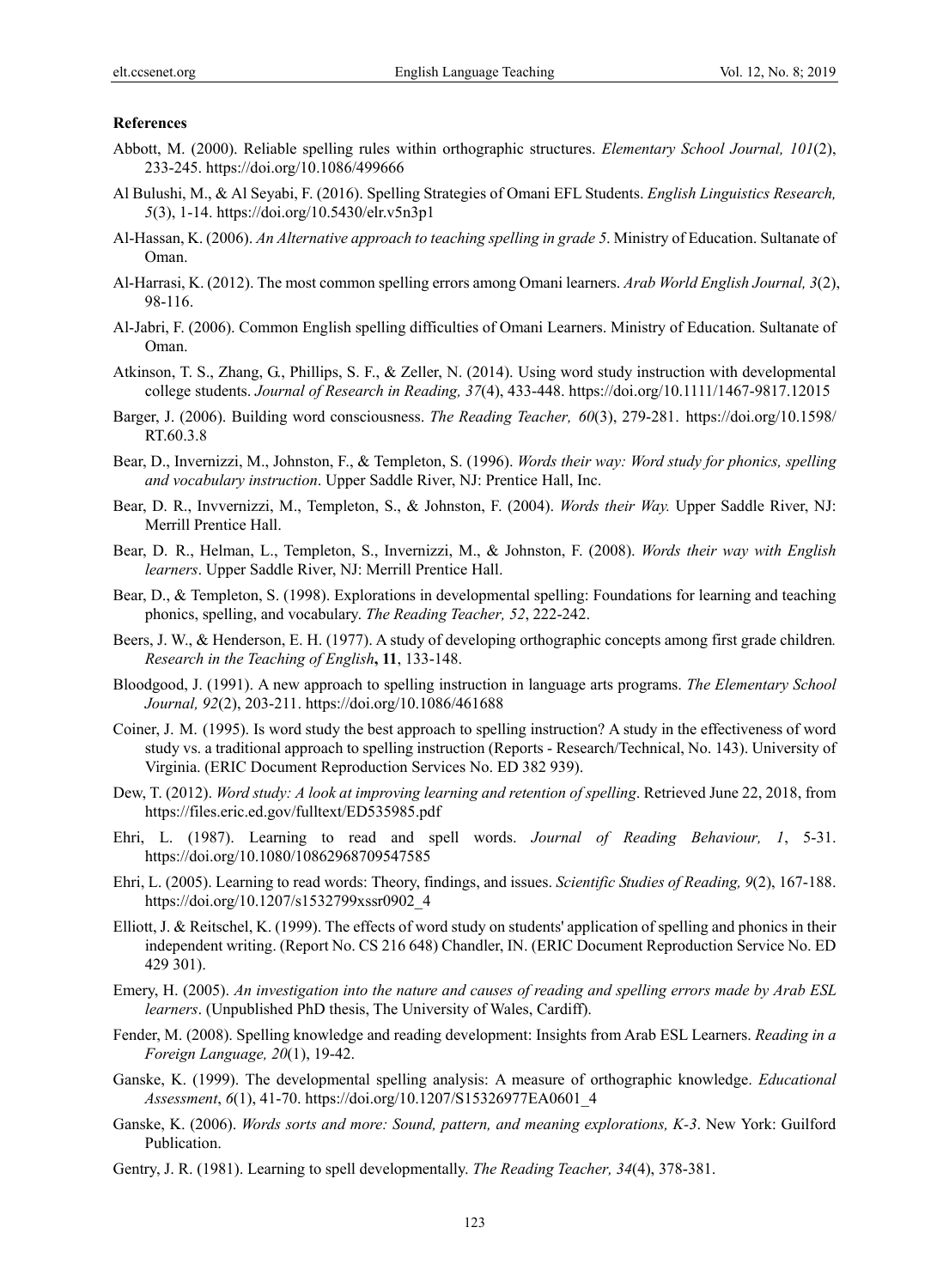- Gentry, J. R. (1997). *My kid can't spell: Practical guidelines, tools, and strategies to help your child spell better, read better, and write better*. Portsmouth, NH: Heinemann.
- Gentry, J. R. (2001). 5 myths about spelling dispelled! What this means about teaching and learning*. Instructor, 111*(3), 31-33.
- Goswami, U., & Mead, F. (1992). Onset and awareness and analogies in reading. *Reading Research Quarterly, 27*(2), 153-162. https://doi.org/10.2307/747684
- Graham, S., Harris, K. R., & Loynachan, C. (1994). The spelling for writing list. *Journal of Learning Disabilities, 27*(4), 210-214. https://doi.org/10.1177/002221949402700402
- Graham, S. (2000). Should the natural learning approach replace spelling instruction? *Journal of Educational Psychology, 92*(2), 235-247. https://doi.org/10.1037//0022-0663.92.2.235
- Hanna, P. R., Hanna, J. S., Hodges, R. E., & Roudorf, E. H. (1966). *Phoneme-grapheme correspondences as cues to spelling improvement*. Washington, DC: U.S. Department of Health, Education, and Welfare, Office of Education.
- Harris, M. L., Schumaker, J. B., & Deshler, D. D. (2011). The effects of strategic morphological analysis on the vocabulary performance of secondary students with and without disabilities. *Learning Disability Quarterly, 34*(1), 17-33. https://doi.org/10.1177/073194871103400102
- Henderson, E. H., & Beers, J. W. (1980). *Developmental and cognitive aspects of learning to spell: A reflection of word knowledge*. Newark, DE: International Reading Association.
- Henderson, E. H. (1985). *Teaching spelling*. Dallas, TX: Houghton Mifflin.
- Henderson, E. H. (1990). *Teaching spelling*. Boston, MA: Houghton Mifflin.
- Henry, M. (1987). *Understanding English orthography: Assessment and instruction for decoding and spelling*. (Unpublished doctoral dissertation, Stanford University, Palo Alto, CA).
- Henry, M. (2003). *Unlocking literacy: Effective decoding and spelling instruction*. Baltimore, MD: Paul H. Brookes. https://doi.org/10.1046/j.1440-1754.2003.t01-4-00122.x
- Hoover, W. A., & Gough, P. B. (1990). The simple view of reading. *Reading and Writing: An Interdisciplinary Journal, 2*, 127-160. https://doi.org/10.1007/BF00401799
- Jasmine, J., & Schiesl, P. (2009). The effects of word walls and word wall activities on the reading fluency of first grade students. *Reading Horizons, 49*(4), 301-314.
- Mahmoud, A. (2013). Spelling errors of Arab learners of EFL: A two-way analysis. *TESOL Arabia Perspectives, 20*(1), 6-12.
- Masterson, J., & Apel, K. (2007). Spelling and word-level reading: A multilinguistic approach. In A. Kamhi, J. Masterson, & K. Apel (Eds.), *Clinical decision making in developmental language disorders* (pp. 249-266). Baltimore, MD: Paul H. Brookes Publishing Company.
- Massengill, D. (2006). Mission accomplished…it's learnable now: Voices of mature challenged spellers using a word study approach. *Journal of Adolescent & Adult Literacy, 49*, 420-431. https://doi.org/10.1598/ JAAL.49.5.6
- Grade 5 Curriculum. (2017-2018). *Ministry of Education*. Sultanate of Oman: Ministry of Education.
- Moats, L. (1984). A comparison of the spelling errors of older dyslexic and second-grade normal children. *Annals of Dyslexia Journal, 33*(1), 121-140. https://doi.org/10.1007/BF02648000
- Morris, D. (1999). *The Howard Street tutoring manual: Teaching at risk readers in the primary grades*. New York: Guilford.
- Moustafa, M. (1995). Children's productive phonological recoding. *Reading Research Quarterly, 30*(3), 464-476. https://doi.org/10.2307/747626
- Peters, M. L. (1985). *Spelling caught or taught*: A New Look. London: Routledge & Kegan Paul plc.
- Rabideau, S. K. (2016). *Word study promotes the application of spelling skills within elementary students' independent writing*. (Unpublished Master's Thesis, School of Education. Hamline University Saint Paul, Minnesota, USA).
- Radke, J. (2011). *Does word work really work? Investigating the effects of word work vs. traditional spelling instruction during guided reading* (Unpublished master's thesis). Retrieved July 16, 2018, from